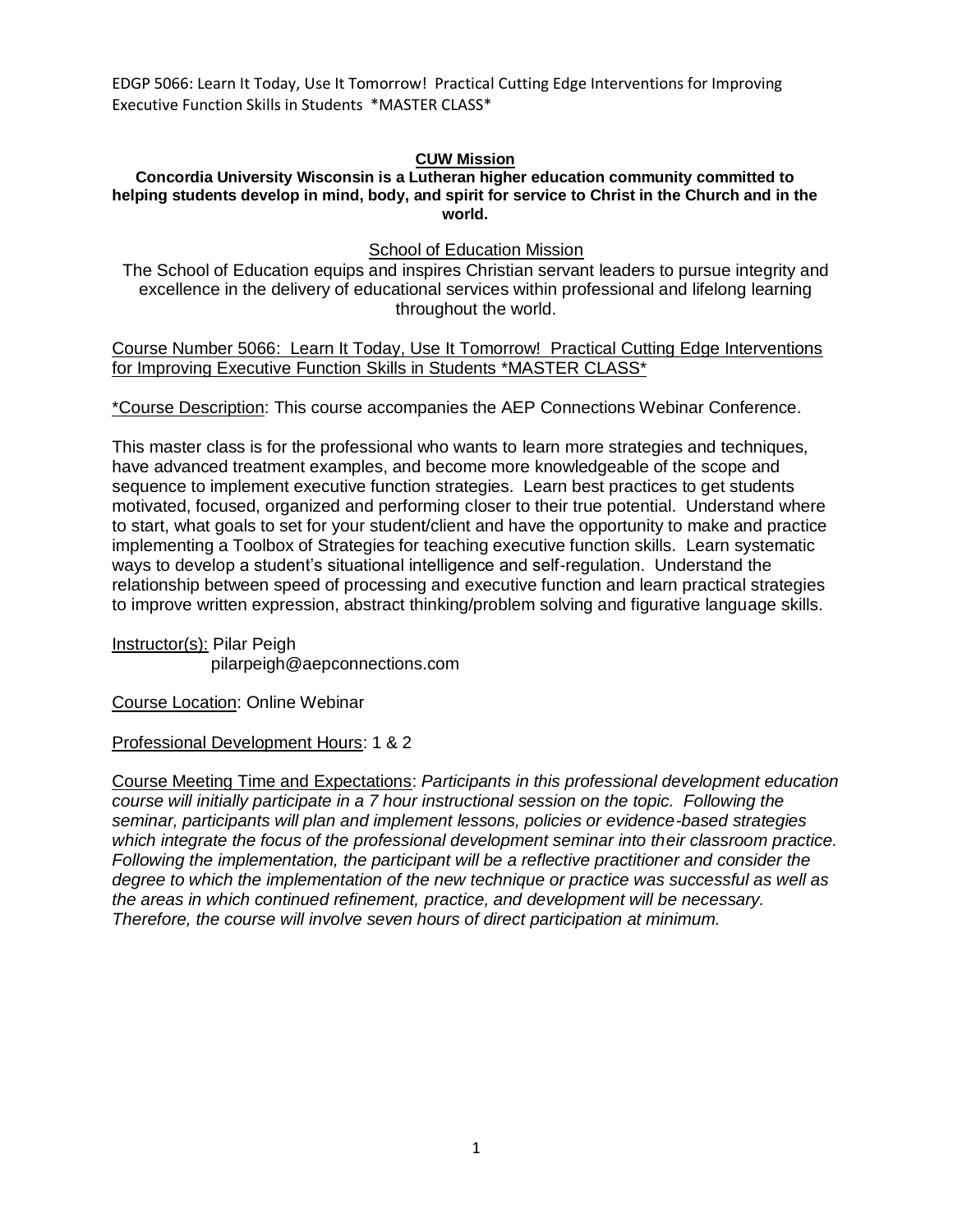# **GRADUATE CREDIT DISTINGUISHING ATTRIBUTES for 1 PD Graduate Credit and Documented Outcomes for 1 PD Graduate Credit:**

*Students must attend one day and complete a research/reflection paper.*

The paper detailing critical key concepts should be 5 to 6 pages long and include a minimum of **two outside research** sources (not the speaker). At least one page of your paper must include an action plan of how you intend to use what you learned in your work or home setting. The paper should be double spaced, 10 or 12-point font, include a title page and a works cited page with proper citations (APA or MLA) in both the body of paper and on the works cited page.

## **GRADUATE CREDIT DISTINGUISHING ATTRIBUTES for 2 PD Graduate Credits and Documented Outcomes for 2 PD Graduate Credits:**

*Students must attend one day and complete a research/reflection paper.*

The paper detailing critical key concepts should be 7 to 8 pages long and include a minimum of **three outside research** sources (not the speaker). At least one page of your paper must include an action plan of how you intend to use what you learned in your work or home setting. The paper should be double spaced, 10 or 12-point font, include a title page and a works cited page with proper citations (APA or MLA) in both the body of paper and on the works cited page.

Course Prerequisites: *State certification or licensure as an educator*

### Required Resources*: None*

Teaching Strategies: *This course will explore numerous strategies and programs for K-12 students with learning difficulties and will provide an overview of current thinking in the areas of social, communication, self-regulation, sensory processing and academic interventions. The course is mainly lecture based but may also implement small group activities and question and answer periods.*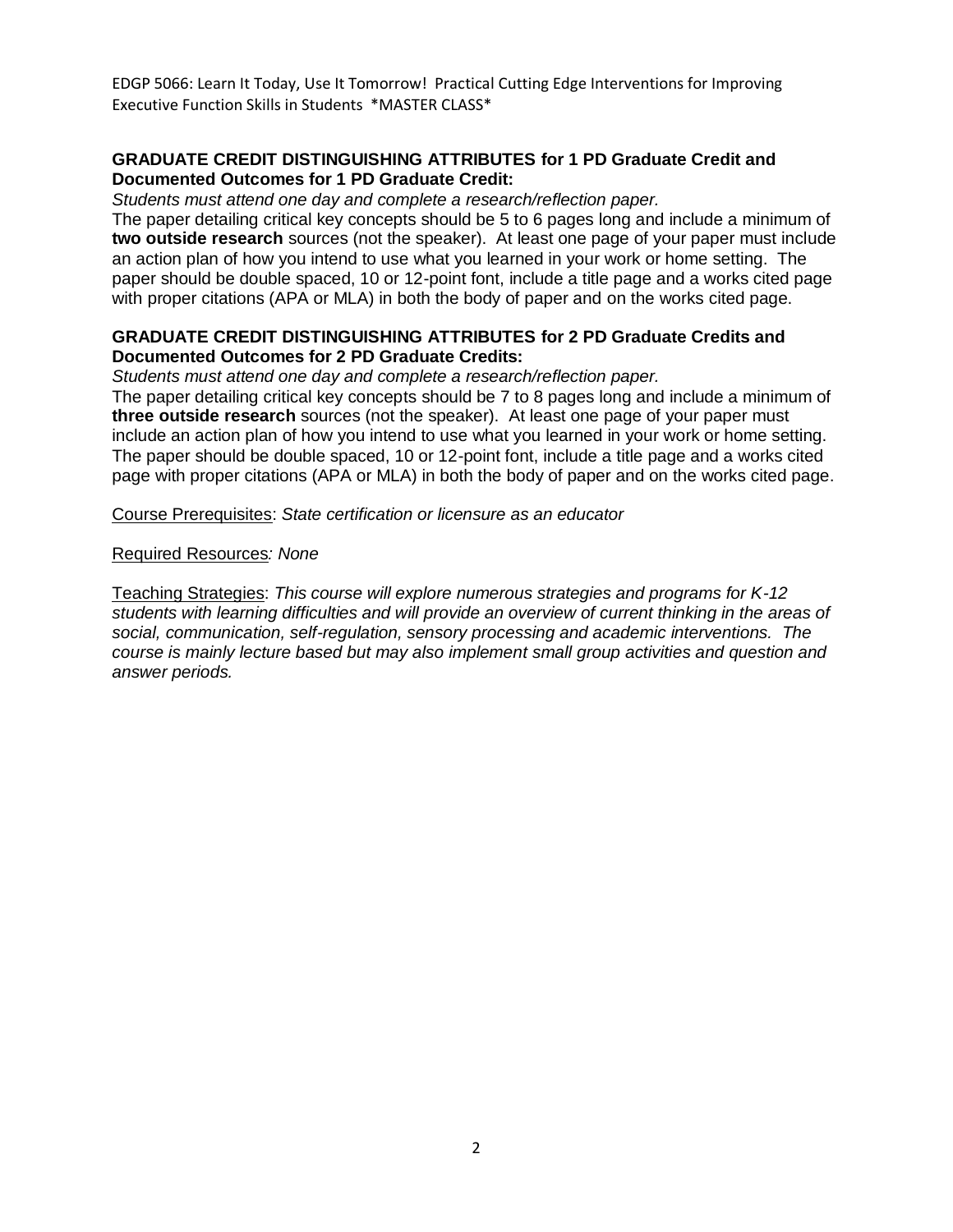Course Evaluation and Grading: Assessments will be based on the following:

| A. Attendance at required sessions<br>B. Research/Reflection Paper |        | 70%<br>-30% |
|--------------------------------------------------------------------|--------|-------------|
|                                                                    | Total: | 100%        |

*Grading Scale:*

*90 – 100 Points = A 80 – 89 Points = B 70 – 79 Points = C 60 – 69 Points = D Less than 60 Points = F*

Evaluations: See attached rubric.

#### **Research Paper Requirements:**

- List the speaker(s) name and write a line or two about their topic. Provide their current position and the background that makes them an expert on the subject.
- Write down your goal for attending the conference.
- Write down the key concepts from the speaker(s).
- Research other experts in the field and use that information to further your own or the speaker's ideas. Provide proper citations for any idea or opinion that is not your own.
- Write a rough draft immediately after the course while the information is still fresh in your mind.
- Submit your paper t[o pilarpeigh@aepconncetions.com](mailto:pilarpeigh@aepconncetions.com) on or before the due date listed within the syllabus. Some email accounts are flagged as spam (i.e. Gmail, Yahoo, Hotmail. etc.). Papers submitted electronically must be in one of the following file formats: Microsoft Word Document (.docx), or Adobe PDF (.pdf). Please do not submit Google Docs

Course and Instructor Policies: *Participants must participate in the entire professional development presentation. Participants must submit all papers via email to Pilar Peigh at the email address provided above. However, as firewalls and spam filters are getting more sensitive, some papers become lost in cyberspace. When you send your paper, I will verify receipt within 48 hours by responding to your email. If you do not receive this confirmation email, it is safe to assume that I do not have your paper and you will need to resubmit to my personal email address. Participants must reference the conference location (i.e. Illinois) in the subject line or the body of your email. Participants are required to keep a copy of all work submitted.*

#### Program/Department Policies: N/A

#### *\**CUW Policies:

\*CUW Disability Policy*:* In accordance with the Americans and Disabilities Act (ADA) and Section 504 of the Vocational Rehabilitation Act of 1973, individuals with disabilities are protected from discrimination and assured services and accommodations that provide equal access to the activities and programs of the university. Students with a documented disability who require accommodation in order to obtain equal access to this course should inform the instructor, and must also contact Disability Support Services

- ⮚ Mequon campus (262) 243-4299 or <https://www.cuw.edu/Departments/lrc/dss/index.html>
- ▶ Ann Arbor campus (734) 995-7552 or [www.cuaa.edu/arc](http://www.cuaa.edu/arc)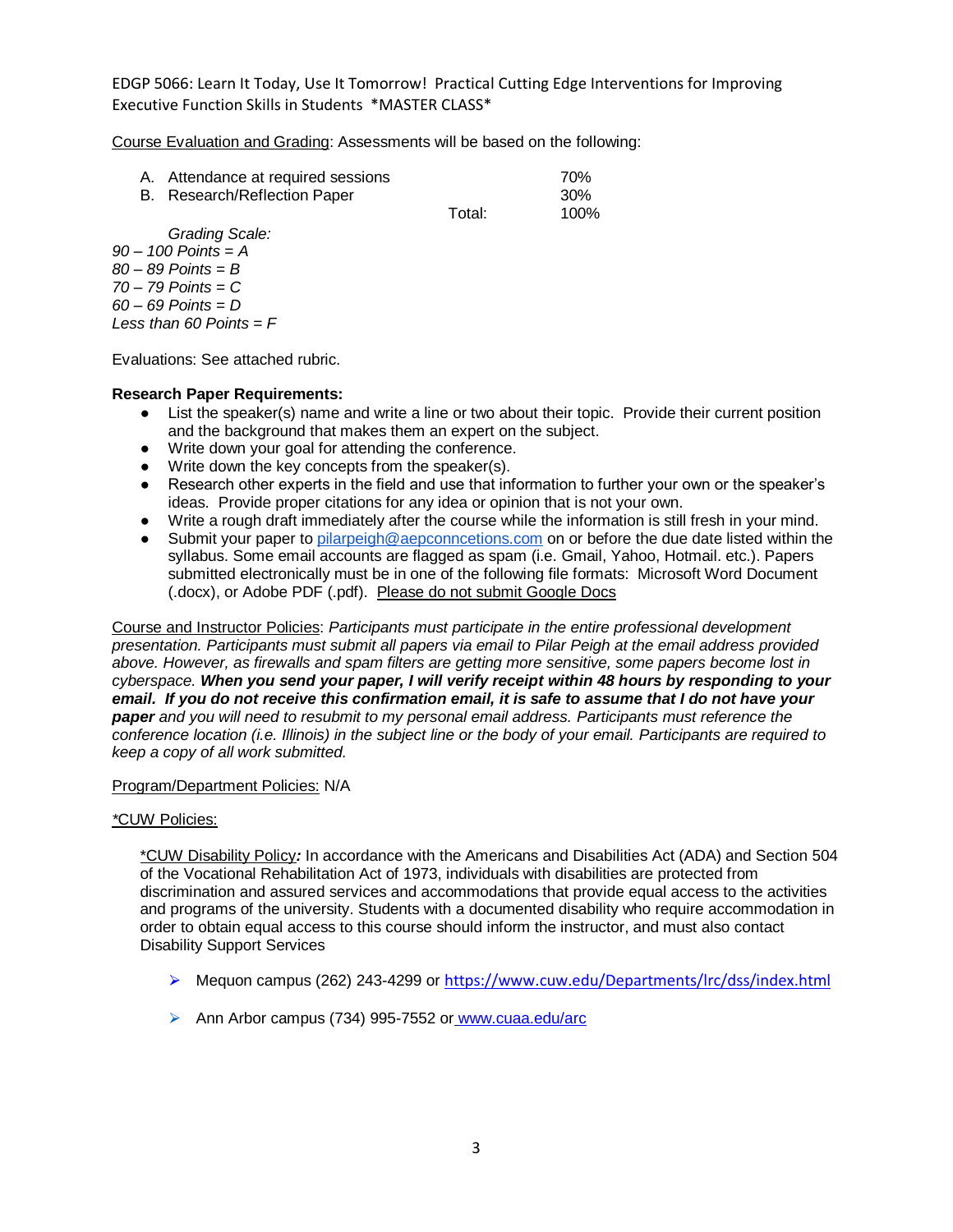\*CUW Academic Integrity Policy: CUW expects all students to display honest, ethical behavior at all times and under all circumstances. Academic dishonesty is defined as follows:

**Cheating:** includes, but is not limited to: a) the use of unauthorized assistance in taking any type of test or completing any type of classroom assignment; b) assisting another student in cheating on a test or class assignment, including impersonation of another student.

**Plagiarism:** includes, but is not limited to: a) failure to give full and clear acknowledgement of the source of any idea that is not your own; b) handing in the same assignment for two different courses without the consent of the instructors.

**Fabrication:** the forgery, alteration, or misuse of any University academic document, record, or instrument of identification.

**Academic Misconduct:** intentionally or recklessly interfering with teaching, research, and/or other academic functions.

**Sanctions:** Faculty members who find evidence of academic dishonesty have sole discretion to determine the penalty, using their professional judgment. This can include a failing grade in the course, or removal of the student from the course. Additional sanctions will be imposed when a student is found to have violated the academic integrity policy more than once; these sanctions may include suspension or expulsion from the university.

\*Title IX Policy: Concordia University is committed to fostering a safe, productive learning environment. University policy and federal law (Title IX) prohibit discrimination on the basis of sex which includes but is not limited to harassment, domestic and dating violence, sexual assault, and stalking. Sexual misconduct of any type is not permitted by the university. Please see the following link for more information about CU's policies and procedures concerning sexual misconduct: <https://www.cuw.edu/academics/compliance/consumer-info/index.html>

For more information on academic integrity, please see the Academic Policies section of the Student Handbook, which can be accessed at the following link: <https://www.cuw.edu/Departments/residencelife/assets/studentconductcode.pdf>

\*Relationship to the Curriculum: *Professional Development that actually changes the behavior and practices of educators requires time for processing, planning, implementation and reflection. The use of evidence-based best practices for instruction, assessment, discipline, and use of technology all will require this four-step process before we will see real improvement in schools.* 

\*Connection to CUW Mission: *This course will require educators to demonstrate the ability to analyze and apply their discipline's theoretical, methodological, ethical, or practical foundations. This will enable them to help their own students develop more readily in mind, body, and spirit as well.*

#### Global Ends

University graduates are well developed in mind, body, and spirit, fulfill their vocations, and serve Christ in the Church and the world. Consistent with a Liberal Arts education, our graduates demonstrate the following proficiencies:

- 1. Christian Faith Our graduates are grounded in the Christian faith while also recognizing other major worldviews and how they differ from a Christian understanding of the world.
- 2. Service and Global Citizenship Our graduates are globally-minded citizens.
- 3. Integrated Disciplinary Knowledge Our graduates integrate insights from a wide range of disciplines.
- 4. Critical Thinking/Creative Problem Solving Our graduates think rationally, critically, and creatively.
- 5. Communicative Fluency Our graduates communicate effectively.
- 6. Analytical Fluency Our graduates work with data effectively.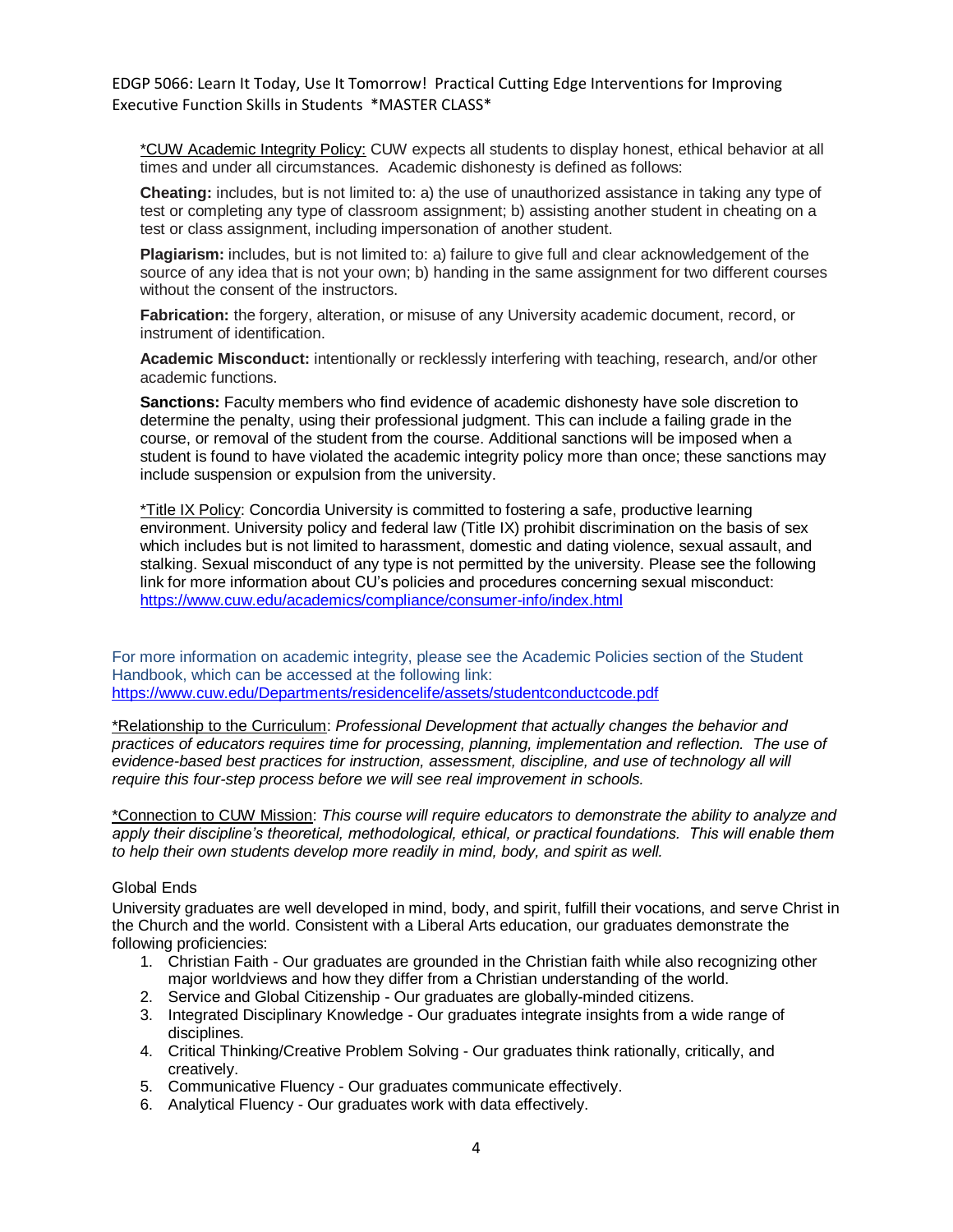# \*Undergraduate Core Student Learning Outcomes: *NA*

### \*Program/Department Student Learning Outcomes:

*Participants will learn and be able to implement the following:*

- *Participants will be able to develop effective strategies to use after a behavior crisis.*
- *Participants will learn strategies to use during escalated behaviors.*
- *Participants will describe at least four systematic methods that can be used in the classroom in conjunction with the core curriculum to enhance self-regulation, information processing and task completion.*

### Course Objectives:

- *Define how situational awareness, self-talk, forethought and episodic memory are the foundational skills for successful task execution and state the functional relationship between executive function, working memory and speed of informational processing as it pertains to therapeutic interventions.*
- *List 5 advanced applications of the Get Ready Do Done Model to teach a student how to a) visualize simple, multi-step and complex tasks and assignments and then sequence and plan the requisite steps to fully complete work and b) improve self-regulation and inhibition to meet behavior expectations.*
- *Use specific strategies to develop representational co-thought gesture for forethought and task planning.*
- *Use specific strategies to improve situational awareness and self-regulation skills to improve a student's ability to "stop and read a room" and transition to follow routines with a reasonable pace and requisite materials with less supervision and fewer prompts.*
- *Use the Time Tracker training program to improve a student's capacity to visualize and sense the passage of hourly and daily time, calculate how long tasks will take, break down and complete tasks and long-term projects within allocated time frames and control for procrastination and time distractors.*
- *Use a block and box schema training to improve a student's processing speed for following routines, making decision, planning tasks, doing assignments, completing writing assignments and engaging in social language/conversation skills.*
- *Use specific strategies to improve working memory for stronger mind MIME forethought skills so students can go from intention to action to initiate and complete tasks, and process information with greater accuracy and efficiency.*
- *Use specific strategies to improve processing of figurative and abstract language to reduce anxiety and teach a student how to tolerate novelty and develop flexible/gray scale thinking for problem solving.*

Class Schedule: May 4. 2022

Paper Due Date: May 27, 2022

Submit Coursework to: Pilar Peigh pilarpeigh@aepconnections.com